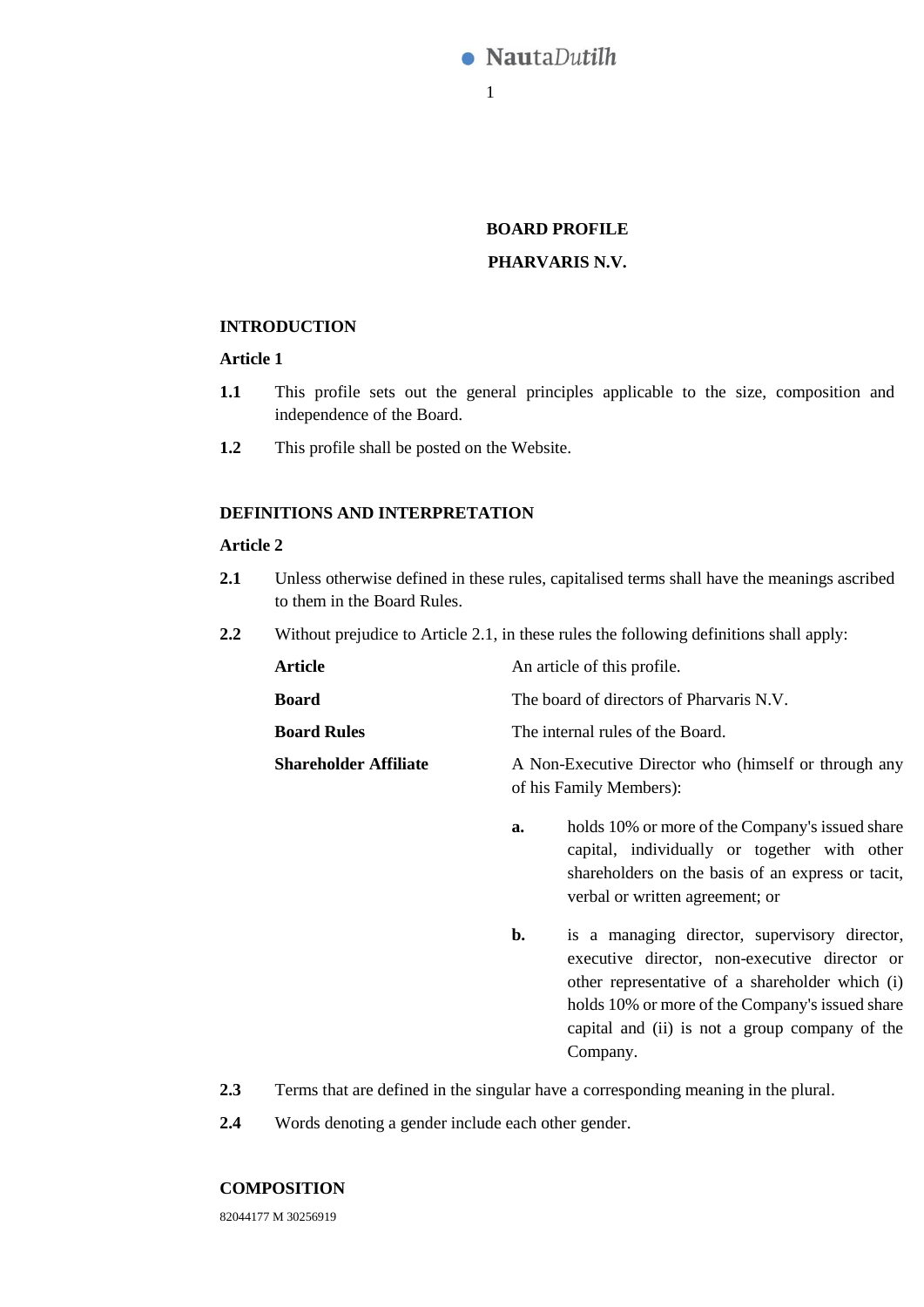

## <span id="page-1-0"></span>**Article 3**

- **3.1** The Board comprises up to six (6) Non-Executive Directors.
- **3.2** In order to ensure that the Board is properly composed, recommendations, nominations and proposals for the appointment of a Non-Executive Director shall be made taking into account the general principles described below in this [Article 3.](#page-1-0)
- **3.3** Each Non-Executive Director should be capable of assessing the broad outline of the Company's overall management. In addition, the Board shall be composed of individuals who are knowledgeable and have relevant experience and expertise in one or more of the following areas:
	- **a.** the industry in which the Company operates;
	- **b.** general management;
	- **c.** finance, administration and accounting;
	- **d.** strategy;
	- **e.** marketing and sales;
	- **f.** manufacturing and production;
	- **g.** innovation, research and development;
	- **h.** safety and environment;
	- **i.** human resources, personnel and organisation;
	- **j.** information technology; and/or
	- **k.** legal and regulatory affairs.
- **3.4** Each Non-Executive Director shall be expected to have the following competences and qualities:
	- **a.** integrity;
	- **b.** the ability to act critically and independently;
	- **c.** the ability to promote and protect the interests of the Company, its business and its stakeholders;
	- **d.** awareness of international trends in society, economy and politics;
	- **e.** a track record of proven success;
	- **f.** analytical, critical and solution-oriented;
	- **g.** having sufficient time at his disposal to perform his duties properly;
	- **h.** willingness to follow induction and training programmes and to be periodically evaluated;
	- **i.** ambition for continuous improvement; and